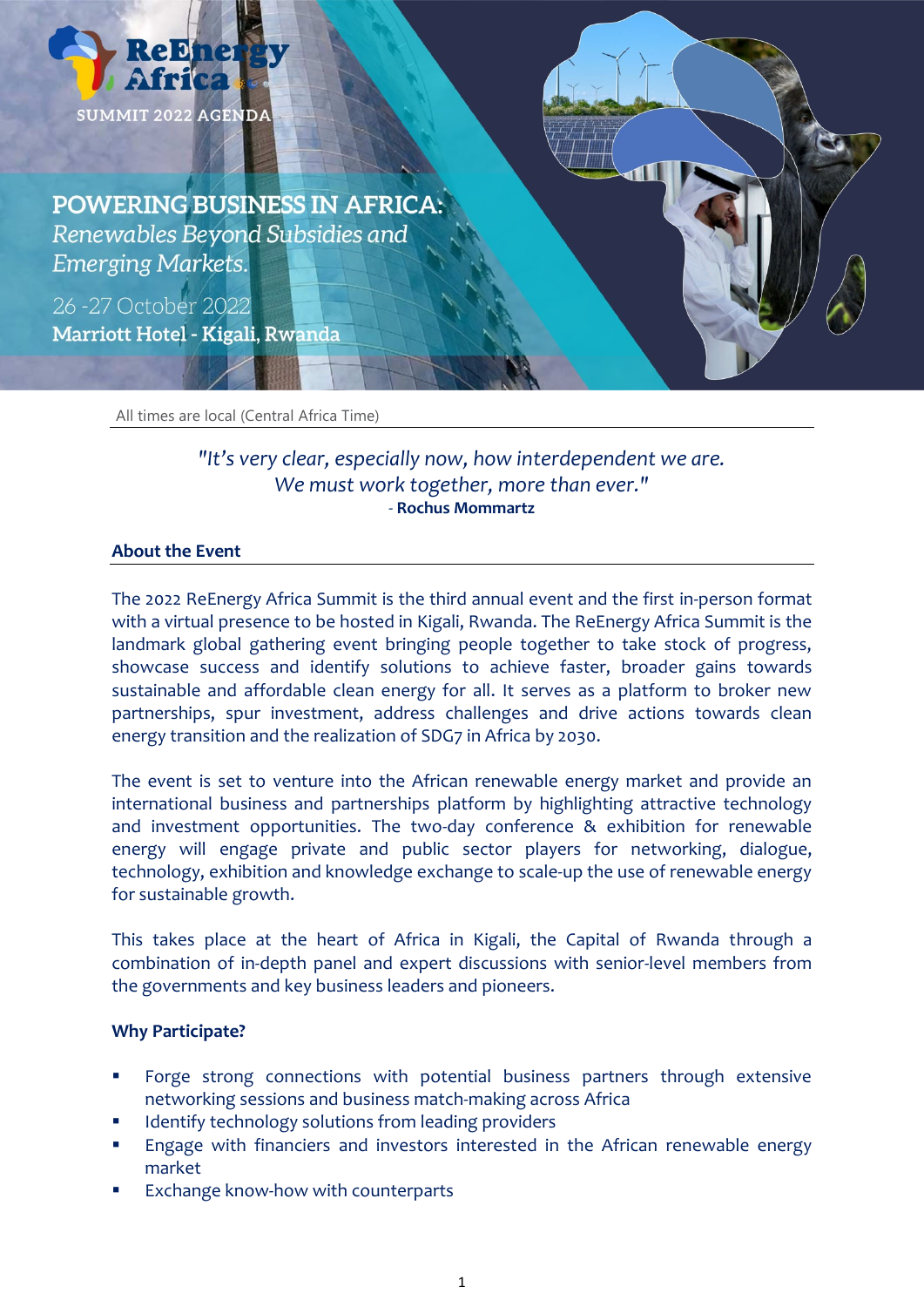## **About Exhibition**

The Summit & exhibition is designed to create a platform for stakeholders to discuss real needs and solutions to renewable energy challenges and opportunities in Rwanda. It will also discuss ways to improved collaboration among local key sectors in both public and private to share information and to forge joint initiatives in order to achieve a sustainable growth for the future.

### **Why Exhibit?**

- **Raise your company profile and awareness.**
- **Showcase your products and technologies and develop new customer bases.**
- Gain unique access to the international renewable energy industries.
- Explore business opportunities and meet new partners in dynamic surroundings.
- Create an unrivalled platform for sales leads and make lasting relationships with customers.
- Gain access to the industry's most influential decision makers in two days.
- **Stay ahead of your competition.**
- **Meet potential partners face-to-face.**

#### **Sponsorship Opportunities**

Reach a target audience of government and business decision-makers and key influencers. Enhance your company profile on the global stage and increase your customer contacts.

Becoming a sponsor enables you to position your company and your products and services among the participants.

#### **Sponsorship Levels and Benefits:**

#### **Platinum Level: USD 25,000**

- Verbal recognition and signage at key note address
- **Speaking opportunity at main plenary session along other high-level dignitaries**
- 4 Branding Posters/Pull-up banners in summit wall and Exhibition area
- **Signage at Gala dinner, reception & cultural event**
- **Exhibit space Recognition in pre- and post-event publications/communications**
- **4 complimentary delegate passes**
- Online Promotion on all our social networking sites
- Lunch and coffee-break to the company's delegates during the summit period
- **Summit participant contacts after the event**